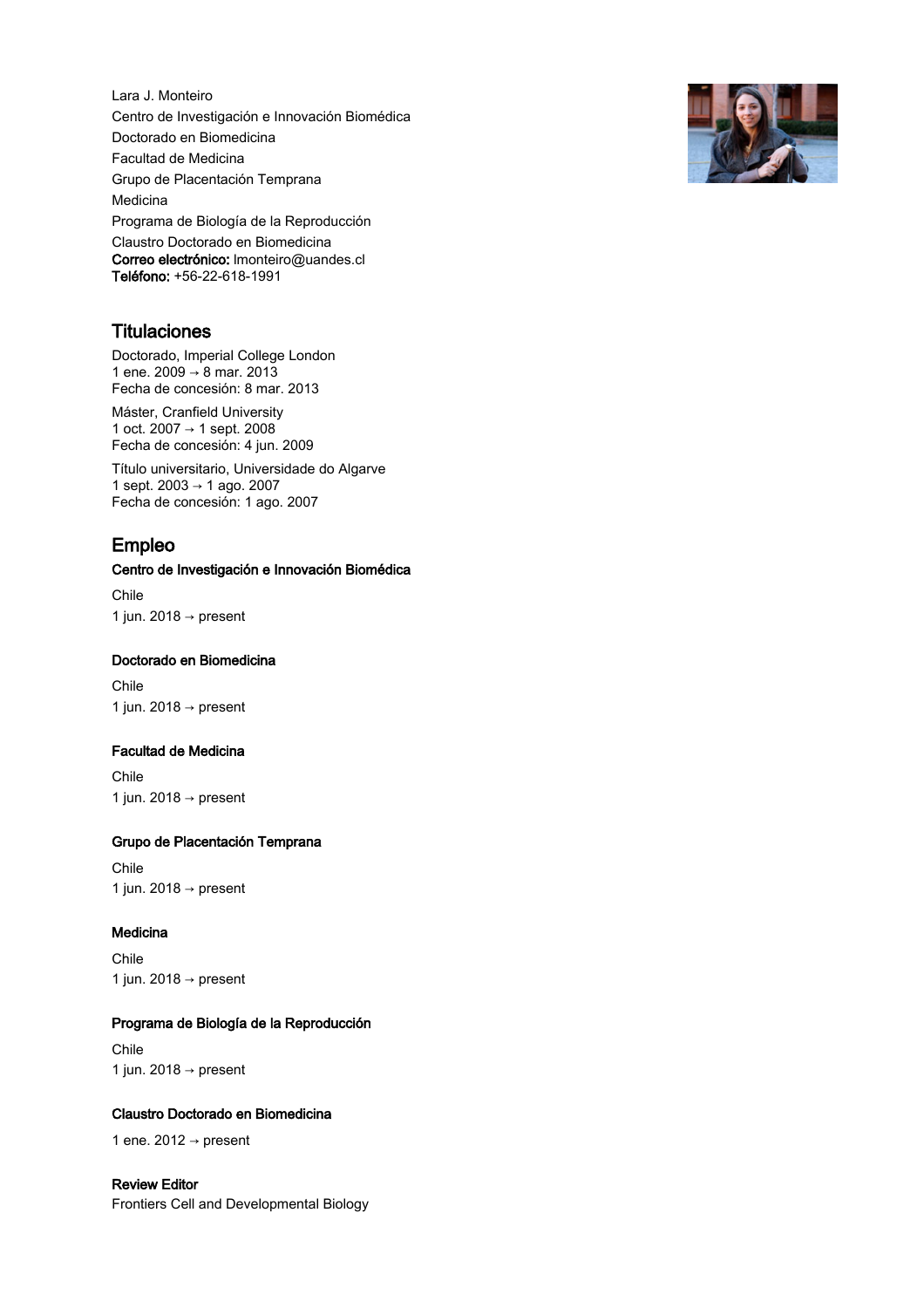Suiza 19 oct. 2019  $\rightarrow$  present

## PhD Student

Imperial College London Reino Unido 1 ene. 2009 → 1 mar. 2013

## PhD Biomedicine

Imperial College London Reino Unido 1 ene. 2009 → 1 may. 2013

# Resultado de la investigación

## Maternal exposure to a high-magnitude earthquake during pregnancy influences pre-reading skills in early childhood

Bátiz, L. F., Palmeiro-Silva, Y. K., Rice, G. E., Monteiro, L. J., Galaburda, A. M., Romero, R., Choolani, M. A., Wyneken, U., Orellana, P. & Illanes, S. E., dic. 2021, En: Scientific Reports. 11, 1, p. 9244 9244.

## Periodontitis and gestational diabetes mellitus: A potential inflammatory vicious cycle

Bendek, M. J., Canedo-Marroquín, G., Realini, O., Retamal, I. N., Hernández, M., Hoare, A., Busso, D., Monteiro, L. J., Illanes, S. E. & Chaparro, A., 1 nov. 2021, En: International Journal of Molecular Sciences. 22, 21, 11831.

## The Role of Long Non-Coding RNAs in Trophoblast Regulation in Preeclampsia and Intrauterine Growth Restriction

Monteiro, L., Peñailillo, R., Sánchez, M., Acuña-Gallardo, S., Mönckeberg, M., Ong, J., Choolani, M., Illanes, S. & Nardocci, G., 1 jun. 2021, En: Genes. 12, 7, 970.

Supplementation of Omega 3 during Pregnancy and the Risk of Preterm Birth: A Systematic Review and Meta-Analysis Serra, R., Peñailillo, R., Monteiro, L., Monckeberg, M., Peña, M., Moyano, L., Brunner, C., Vega, G., Choolani, M. & Illanes, S., 18 may. 2021, En: Nutrients. 13, 5, 1704.

#### Diagnostic performance of first trimester screening of preeclampsia based on uterine artery pulsatility index and maternal risk factors in routine clinical use.

Mönckeberg, M., Arias, V., Fuenzalida, R., Álvarez, S., Toro, V., Calvo, A., Kusanovic, J. P., Monteiro, L. J., Schepeler, M. , Nien, J. K., Martinez, J. & Illanes, S. E., 2020, En: Diagnostics. 10, 4, 182.

## Diagnostic potential of peri-implant crevicular fluid microRNA-21-3p and microRNA-150-5p and extracellular vesicles in peri-implant diseases

Chaparro, A., Atria, P., Realini, O., Monteiro, L. J., Betancur, D., Acuña-Gallardo, S., Ramírez, V., Bendek, M. J., Pascual, A., Nart, J., Beltrán, V. & Sanz, A., 2020, En: Journal of Periodontology.

#### Increased circulating levels of tissue-type plasminogen activator are associated with the risk of spontaneous abortion during the first trimester of pregnancy.

Monteiro, L. J., Varas-Godoy, M., Acuña-Gallardo, S., Correa, P., Passalacqua, G., Monckeberg, M., Rice, G. E. & Illanes, S. E., 2020, En: Diagnostics. 10, 4, 197.

## Normality Ranges of Menstrual Fluid Volume during Reproductive Life Using Direct Quantification of Menses with Vaginal **Cups**

Donoso, M. B., Serra, R., Rice, G. E., Gana, M. T., Rojas, C., Khoury, M., Arraztoa, J. A., Monteiro, L. J., Acuña, S. & Illanes, S. E., 1 jul. 2019, En: Gynecologic and Obstetric Investigation. 84, 4, p. 390-395 6 p.

## Reduced FOXM1 expression limits trophoblast migration and angiogenesis and is associated with preeclampsia.

Monteiro, L. J., Cubillos, S., Sanchez, M., Acuña-Gallardo, S., Venegas, P., Herrera, V., Lam, E. W. F., Varas-Godoy, M. & Illanes, S. E., 1 may. 2019, En: Reproductive Sciences. 26, 5, p. 580-590 11 p.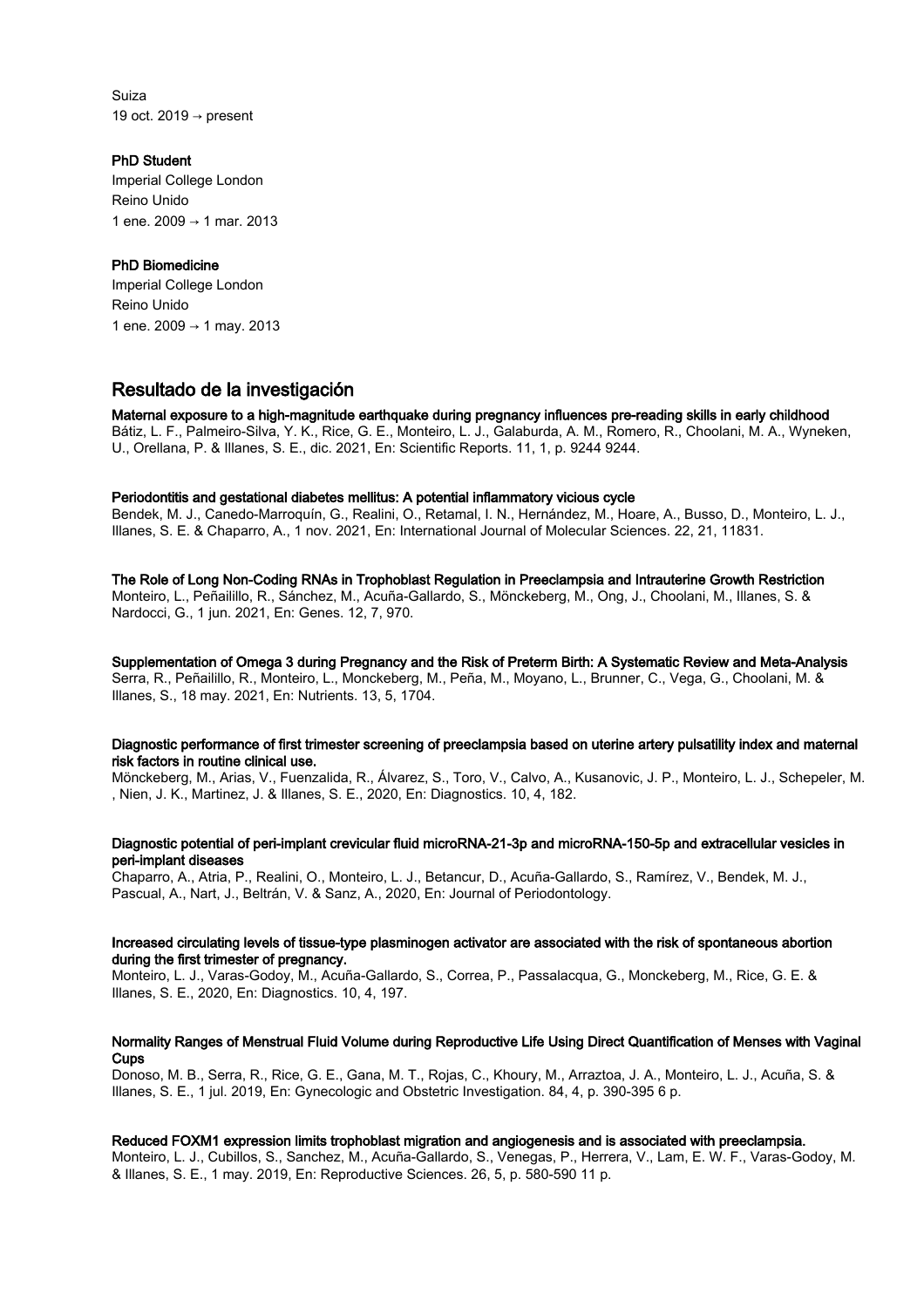#### Angiogenic properties of menstrual stem cells are impaired in women with a history of preeclampsia

Varas-Godoy, M., Acuña-Gallardo, S., Venegas-Duarte, S., Hill, C., Caceres-Verschae, A., Realini, O., Monteiro, L., Zavala, G., Khoury, M., Romero, R., Rice, G. & Illanes, S., 2019, En: Stem Cells International. 2019, 1916542.

#### Vesículas extracelulares como predictores tempranos de diabetes gestacional

Arias, M., Monteiro, L. J., Acuña-Gallardo, S., Varas-Godoy, M., Rice, G. E., Monckeberg, M., Díaz, P. & Illanes, S. E., 2019, En: Revista Medica de Chile. 147, 12, p. 1503-1509 7 p.

#### Oral extracellular vesicles in early pregnancy can identify patients at risk of developing gestational diabetes mellitus

Monteiro, L. J., Varas-Godoy, M., Monckeberg, M., Realini, O., Hernández, M., Rice, G., Romero, R., Saavedra, J. F., Illanes, S. E. & Chaparro, A., 1 jun. 2018, En: PLoS ONE. 14, 6, e0218616.

#### Effects of earthquake on perinatal outcomes: A Chilean register-based study

Palmeiro-Silva, Y. K., Orellana, P., Venegas, P., Monteiro, L., Varas-Godoy, M., Norwitz, E., Rice, G., Osorio, E. & Illanes, S. E., feb. 2018, En: PLoS ONE. 13, 2, e0191340.

#### Fetal programming and gestational diabetes mellitus.

Monteiro, L. J., Norman, J. E., Rice, G. E. & Illanes, S. E., 1 dic. 2016, En: Placenta. 48, p. S54-S60

#### Paclitaxel targets FOXM1 to regulate KIF20A in mitotic catastrophe and breast cancer paclitaxel resistance

Khongkow, P., Gomes, A. R., Gong, C., Man, E. P. S., Tsang, J. W. H., Zhao, F., Monteiro, L. J., Coombes, R. C., Medema, R. H., Khoo, U. S. & Lam, E. W. F., 25 feb. 2016, En: Oncogene. 35, 8, p. 990-1002 13 p.

#### Placental aromatase is deficient in placental ischemia and preeclampsia

Perez-Sepulveda, A., Monteiro, L. J., Dobierzewska, A., España-Perrot, P. P., Venegas-Araneda, P., Guzmán-Rojas, A. M., González, M. I., Palominos-Rivera, M., Irarrazabal, C. E., Figueroa-Diesel, H., Varas-Godoy, M. & Illanes, S. E., 7 oct. 2015, En: PLoS ONE. 10, 10, 139682.

#### FOXA1 repression is associated with loss of BRCA1 and increased promoter methylation and chromatin silencing in breast cancer

Gong, C., Fujino, K., Monteiro, L. J., Gomes, A. R., Drost, R., Davidson-Smith, H., Takeda, S., Khoo, U. S., Jonkers, J., Sproul, D. & Lam, E. W. F., 24 sept. 2015, En: Oncogene. 34, 39, p. 5012-5024 13 p.

#### NFAT5 is up-regulated by hypoxia: Possible implications in preeclampsia and intrauterine growth restriction

Dobierzewska, A., Palominos, M., Irarrazabal, C. E., Sanchez, M., Lozano, M., Perez-Sepulveda, A., Monteiro, L. J., Burmeister, Y., Figueroa-Diesel, H., Rice, G. E. & Illanes, S. E., 1 jul. 2015, En: Biology of Reproduction. 93, 1, 14.

#### FOXM1 targets NBS1 to regulate DNA damage-induced senescence and epirubicin resistance

Khongkow, P., Karunarathna, U., Khongkow, M., Gong, C., Gomes, A. R., Yagüe, E., Monteiro, L. J., Kongsema, M., Zona, S., Man, E. P. S., Tsang, J. W. H., Coombes, R. C., Wu, K. J., Khoo, U. S., Medema, R. H., Freire, R. & Lam, E. W. F., 7 ago. 2014, En: Oncogene. 33, 32, p. 4144-4155 12 p.

#### The Forkhead Box M1 protein regulates BRIP1 expression and DNA damage repair in epirubicin treatment

Monteiro, L. J., Khongkow, P., Kongsema, M., Morris, J. R., Man, C., Weekes, D., Koo, C. Y., Gomes, A. R., Pinto, P. H., Varghese, V., Kenny, L. M., Charles Coombes, R., Freire, R., Medema, R. H. & Lam, E. W. F., 26 sept. 2013, En: Oncogene. 32, 39, p. 4634-4645 12 p.

#### SIRT6 modulates paclitaxel and epirubicin resistance and survival in breast cancer

Khongkow, M., Olmos, Y., Gong, C., Gomesl, A. R., Monteiro, L. J., Yagüe, E., Cavaco, T. B., Khongkow, P., Man, E. P. S., Laohasinnarong, S., Koo, C. Y., Harada-Shoji, N., Tsang, J. W. H., Coombes, R. C., Schwer, B., Khoo, U. S. & Lam, E. W. F., jul. 2013, En: Carcinogenesis. 34, 7, p. 1476-1486 11 p.

#### The p38 MAPK-MK2 axis regulates E2F1 and FOXM1 expression after epirubicin treatment

De Olano, N., Koo, C. Y., Monteiro, L. J., Pinto, P. H., Gomes, A. R., Aligue, R. & Lam, E. W. F., sept. 2012, En: Molecular Cancer Research. 10, 9, p. 1189-1202 14 p.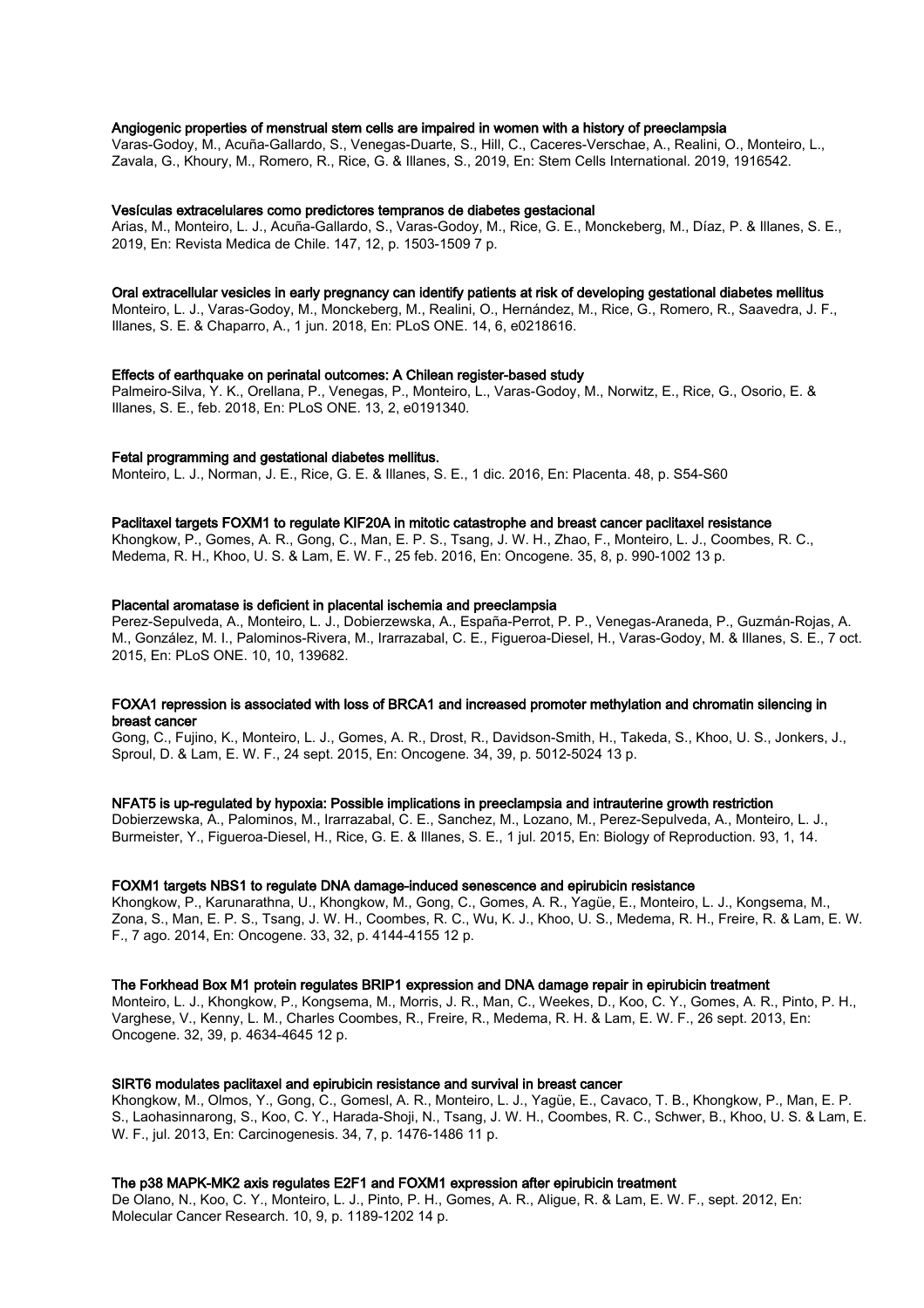#### Phosphorylation of FOXO3a on Ser-7 by p38 promotes its nuclear localization in response to doxorubicin

Ho, K. K., McGuire, V. A., Koo, C. Y., Muir, K. W., De Olano, N., Maifoshie, E., Kelly, D. J., McGovern, U. B., Monteiro, L. J., Gomes, A. R., Nebreda, A. R., Campbell, D. G., Arthur, J. S. C. & Lam, E. W. F., 6 ene. 2012, En: Journal of Biological Chemistry. 287, 2, p. 1545-1555 11 p.

#### The transcription factor encyclopedia.

Yusuf, D., Butland, S. L., Swanson, M. I., Bolotin, E., Ticoll, A., Cheung, W. A., Zhang, X. Y. C., Dickman, C. T. D., Fulton, D. L., Lim, J. S., Schnabl, J. M., Ramos, O. H. P., Vasseur-Cognet, M., de Leeuw, C. N., Simpson, E. M., Ryffel, G. U., Lam, E. W. F., Kist, R., Wilson, M. S. C., Marco-Ferreres, R. Y 79 más, Brosens, J. J., Beccari, L. L., Bovolenta, P., Benayoun, B. A., Monteiro, L. J., Schwenen, H. D. C., Grontved, L., Wederell, E., Mandrup, S., Veitia, R. A., Chakravarthy, H., Hoodless, P. A., Mancarelli, M. M., Torbett, B. E., Banham, A. H., Reddy, S. P., Cullum, R. L., Liedtke, M., Tschan, M. P., Vaz, M., Rizzino, A., Zannini, M., Frietze, S., Farnham, P. J., Eijkelenboom, A., Brown, P. J., Laperrière, D., Leprince, D., de Cristofaro, T., Prince, K. L., Putker, M., del Peso, L., Camenisch, G., Wenger, R. H., Mikula, M., Rozendaal, M., Mader, S., Ostrowski, J., Rhodes, S. J., Van Rechem, C., Boulay, G., Olechnowicz, S. W. Z., Breslin, M. B., Lan, M. S., Nanan, K. K., Wegner, M., Hou, J., Mullen, R. D., Colvin, S. C., Noy, P. J., Webb, C. F., Witek, M. E., Ferrell, S., Daniel, J. M., Park, J., Waldman, S. A., Peet, D. J., Taggart, M., Jayaraman, P. S., Karrich, J. J., Blom, B., Vesuna, F., O'Geen, H., Sun, Y., Gronostajski, R. M., Woodcroft, M. W., Hough, M. R., Chen, E., Europe-Finner, G. N. , Karolczak-Bayatti, M., Bailey, J., Hankinson, O., Raman, V., LeBrun, D. P., Biswal, S., Harvey, C. J., DeBruyne, J. P., Hogenesch, J. B. & Hevner, R. F., 2012, En: Genome Biology. 13, 3, p. R24

#### iASPP and chemoresistance in ovarian cancers: Effects on paclitaxel-mediated mitotic catastrophe

Jiang, L. L., Siu, M. K. Y., Wong, O. G. W., Tam, K. F., Lu, X., Lam, E. W. F., Ngan, H. Y. S., Le, X. F., Wong, E. S. Y., Monteiro, L. J., Chan, H. Y. & Cheung, A. N. Y., 1 nov. 2011, En: Clinical Cancer Research. 17, 21, p. 6924-6933 10 p.

ATM and p53 regulate FOXM1 expression via E2F in breast cancer epirubicin treatment and resistance Millour, J., De Olano, N., Horimoto, Y., Monteiro, L. J., Langer, J. K., Aligue, R., Hajji, N. & Lam, E. W. F., jun. 2011, En: Molecular Cancer Therapeutics. 10, 6, p. 1046-1058 13 p.

Definition of microRNAs that repress expression of the tumor suppressor gene FOXO1 in endometrial cancer (Cancer Research (2010) 70, (367-77) DOI: 10.1158/0008-5472.CAN-09-1891): 10.1158/0008-5472.CAN-09-1891) Myatt, S. S., Wang, J. & Monteiro, L. J., 15 feb. 2010, En: Cancer Research. 70, 4, p. 1747 1 p.

#### Definition of microRNAs that repress expression of the tumor suppressor gene FOXO1 in endometrial cancer

Myatt, S. S., Wang, J., Monteiro, L. J., Christian, M., Ho, K. K., Fusi, L., Dina, R. E., Brosens, J. J., Ghaem-Maghami, S. & Lam, E. W. F., 1 ene. 2010, En: Cancer Research. 70, 1, p. 367-377 11 p.

#### FOXM1 confers acquired cisplatin resistance in breast cancer cells

Kwok, J. M. M., Peck, B., Monteiro, L. J., Schwenen, H. D. C., Millour, J., Coombes, R. C., Myatt, S. S. & Lam, E. W. F., ene. 2010, En: Molecular Cancer Research. 8, 1, p. 24-34 11 p.

#### Constitutively nuclear FOXO3a localization predicts poor survival and promotes Akt phosphorylation in breast cancer

Chen, J., Gomes, A. R., Monteiro, L. J., Wong, S. Y., Wu, L. H., Ng, T. T., Karadedou, C. T., Millour, J., Ip, Y. C., Cheung, Y. N., Sunters, A., Chan, K. Y. K., Lam, E. W. F. & Khoo, U. S., 2010, En: PLoS ONE. 5, 8, e12293.

## Actividades

Neuropilina-1 soluble, interleuquina-33 y su receptor en forma soluble ST2 en fluido gingival crevicular y su relación con la severidad de periodontitis durante el embarazo: Estudio piloto de corte transversal. Lara Monteiro (Examinador) 11 ene. 2019

## Undergraduate Thesis

Maria Fernanda Cambara de Dios (Participante) 28 nov. 2018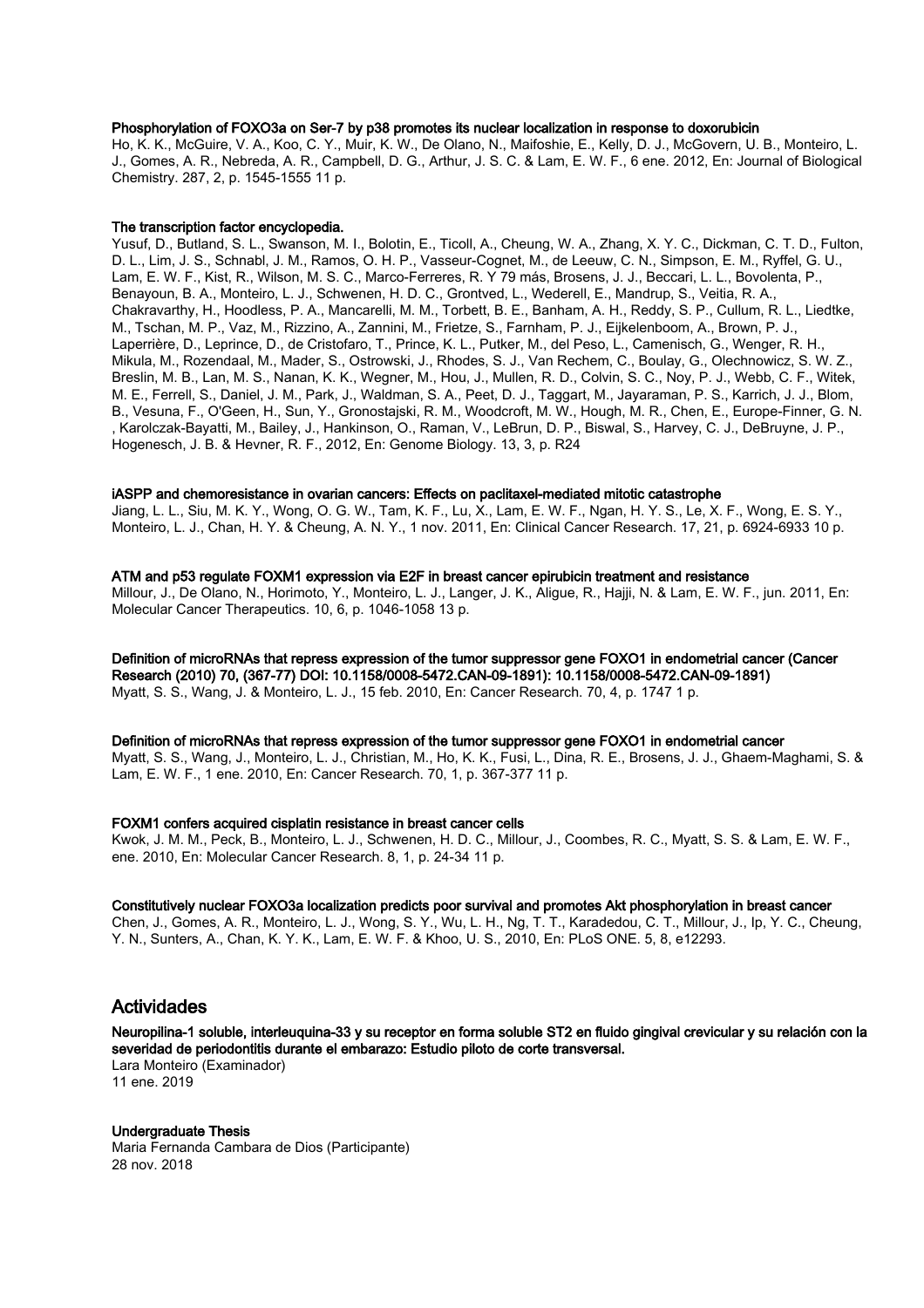#### The role of FOXM1 in early placentation in normal pregnancy

Lara J. Monteiro (Orador) 24 oct. 2016

#### Placental aromatase is deficient in placental hypoxia and preeclampsia

Lara J. Monteiro (Orador) 15 jul. 2015

## Prensa/medios de comunicación

Lara Monteiro, uma Soitense a dar cartas no mundo da Investigação Lara J. Monteiro 4/02/19 1 Contribución del medio de comunicación

# Concesiones

#### Mirando al futuro: Efectos del estrés prenatal y perinatal asociado a la pandemia COVID-19 en el neurodesarrollo de niñas y niños de Chile.

Batiz, L. F., Illanes, S., J. Monteiro, L., Tenorio, M., Avaria, M. D. L. A., Nuñez, M. I., Nardocci, G. & Peñailillo, R. Agencia Nacional de Investigación y Desarrollo (ANID), Chile: \$89.500.000  $6/07/20 \rightarrow 1/01/22$ 

## Proyectos

## Center of Interventional Medicine for Precision and Advanced Cellular Therapy (IMPACT)

Khoury, M., Alcayaga-Miranda, F., Cuenca, J., Acevedo, J. P., Figueroa, F., Luz Crawford, P. A., Wyneken, Ú., Illanes, S. , Batiz, L. F., Busso, D., J. Monteiro, L., Nardocci, G., Enrione, J., Espinoza, F., Valenzuela Bravo, M. T. & Prieto, M. Agencia Nacional de Investigación y Desarrollo (ANID), Chile  $1/11/21 \rightarrow 31/10/26$ 

#### Mirando al futuro: Efectos del estrés prenatal y perinatal asociado a la pandemia COVID-19 en el neurodesarrollo de niñas y niños de Chile

Batiz, L. F., Illanes, S., J. Monteiro, L., Tenorio, M., Avaria, M. D. L. A., Nardocci, G., Nuñez, M. I. & Peñailillo, R. Agencia Nacional de Investigación y Desarrollo (ANID), Chile  $6/07/20 \rightarrow 1/01/22$ 

## Prenatal stress: Maternal astrocyte-derived extracellular vesicles as a novel stress-transfer mechanism contributing to adverse offspring neurodevelopment

Batiz, L. F., Nardocci, G., Wyneken, Ú., Illanes, S., J. Monteiro, L. & Caradeux, J. Agencia Nacional de Investigación y Desarrollo (ANID), Chile  $1/01/21 \rightarrow 1/01/25$ 

#### Role of mesenchymal stem cells in implantation and their contribution to the decidualization disorders present in preeclampsia

Illanes, S., Pino-Lagos, K., J. Monteiro, L. & Acuña, S.  $1/04/20 \rightarrow 31/03/23$ 

#### The role and regulation of FOXM1 in chemotherapy resistance in breast cancer

J. Monteiro, L.  $1/01/09 \rightarrow 31/12/12$ 

#### The role of FOXM1 in early preeclampsia-related events

J. Monteiro, L.  $1/11/18 \rightarrow 14/11/22$